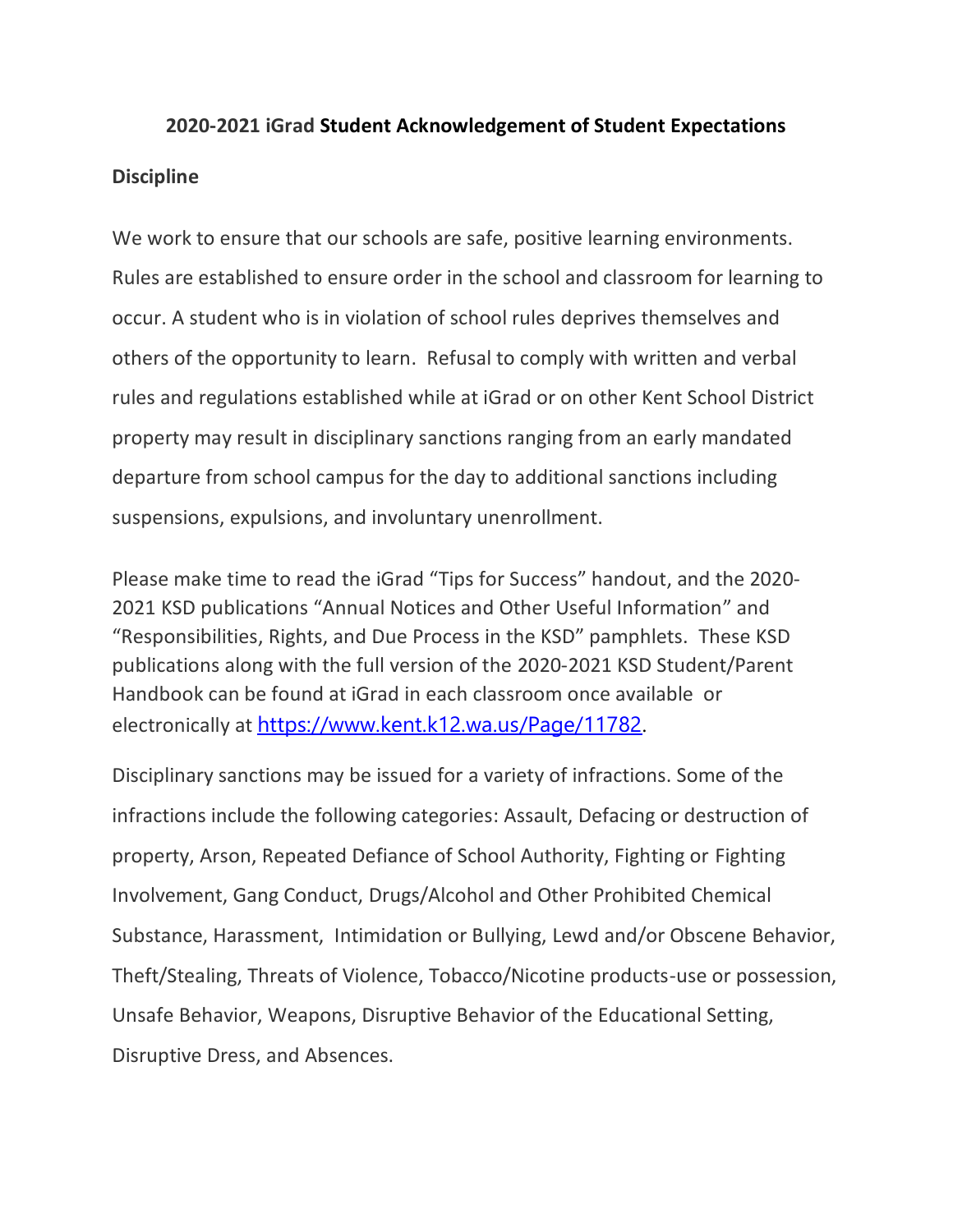### **Dress Code**

Student dress must be appropriate for school and the work setting. Dress and appearance must not present health or safety problems, cause disruption, or create a risk of disruption at school, or school-sponsored activities. Students whose dress may cause distraction to the educational environment or is deemed inappropriate for a work setting may be asked to change or go home.

- Sunglasses are not allowed to be worn in the building during the school day.
- Students may not wear clothing and/or accessories that:
	- o Advocate or convey alcohol or drug usage messages
	- o Promote violence or illegal activity
	- o Demean or degrade individuals or a group of people
	- o Exhibit sexual innuendoes, blatant sexual messages, vulgarity, profanity, or other inappropriate language
	- $\circ$  Is determined by admin and/or local law enforcement to be affiliated with gangs, including bandanas and other paraphernalia

If you have questions about iGrad's dress code, please see your administrator and work site supervisors as appropriate.

## **Cell Phones**

The use of cell phones is allowed outside of the school building away from public entrances. Cell phone use in the classroom, hallways, foyer, and bathrooms is not allowed as it disrupts the learning and building environment.

### **Digital Resources**

All students will have 1:1 access to KSD computers while at school unless a 1:1 laptop has been provided. The use of district technology comes with responsibilities. Students and staff use of computers and personal electronic devices at school is for education and research. Students using personal electronic devices at school must comply with all federal and state laws, as well as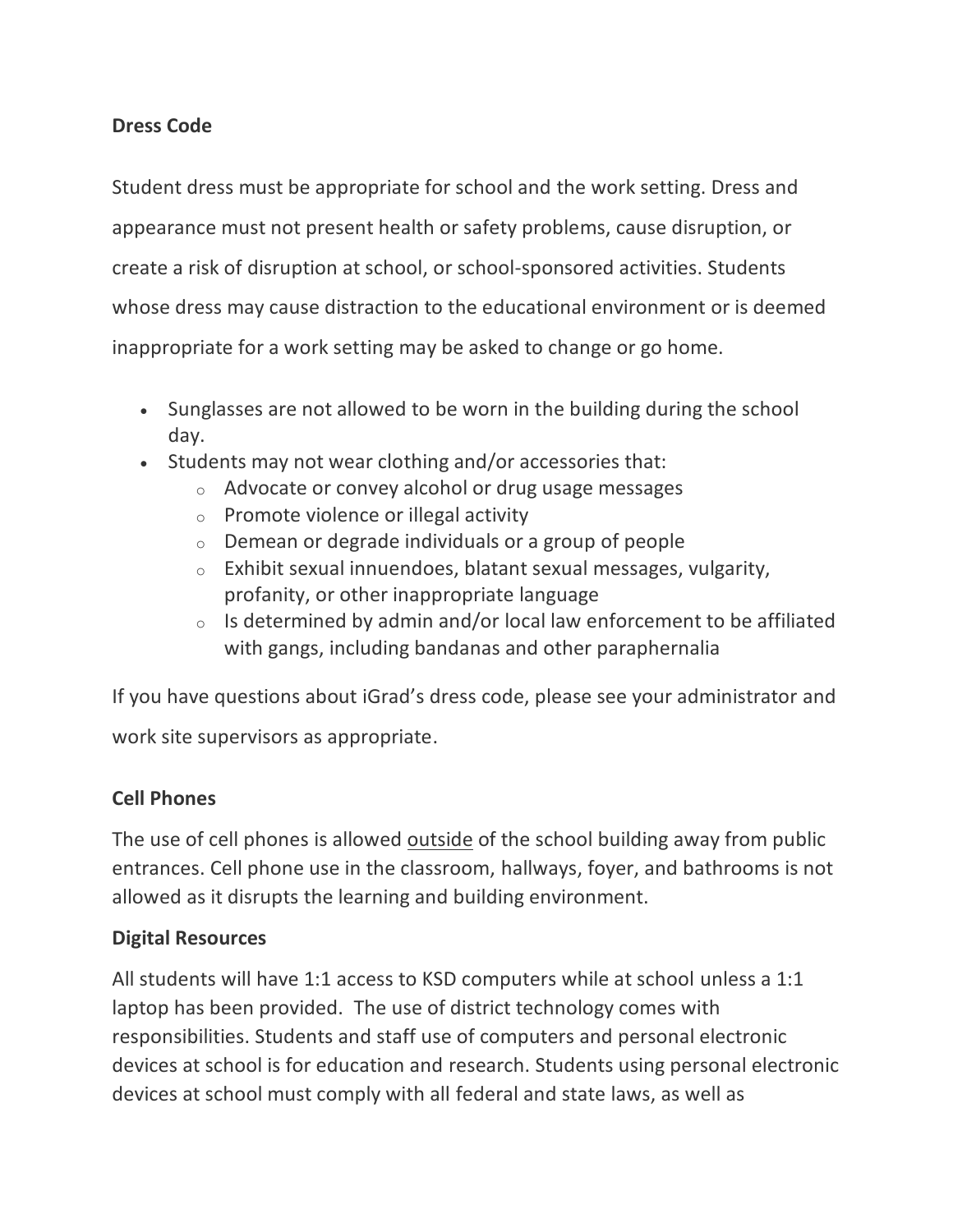applicable district policies and procedures. Please review the "KSD Electronic Resources Use Permission Form" given. Also, please view the KSD Acceptable Use Policy 2022 for more details. It can be found at [http://www.kent.k12.wa.us/boarddocs.](http://www.kent.k12.wa.us/boarddocs) All students will need headphones or ear buds when accessing computers. The volume level should be audible only to the individual student.

### **Medication**

For a student to have and take medication at school (even over-the-counter medications), a licensed healthcare provider's order for medication must be on file at school. Visit our nurse for forms and full information.

Medication may not be transported to or from school by students. Any unused medication must be picked up by parent/guardian/adult student after the school year or the designated school staff will properly dispose of it.

Under certain conditions, students may be allowed to carry prescribed inhalers and/or prescribed Epi Pens for asthma or severe allergies.

Written directions for this must come from both the parent/guardian or adult student and the physician. The school nurse shall consult with the parent/guardian or adult student and/or physician before the student can carry a prescribed inhaler. If you have any questions regarding medications at school, please contact your child's school nurse.

## **Student Visitors**

iGrad is a closed campus — there are **no student visitors** allowed at school during the regular school day.

### **Attendance**

School attendance is closely correlated with student success in school and on the job. Please let us know what supports you need to remove the barriers so you can access your education. If you know that you will not be attending school as agreed, please call the iGrad attendance line at 253.373.7985 to report your absence as appropriate. Frequent absences from school may lead to an